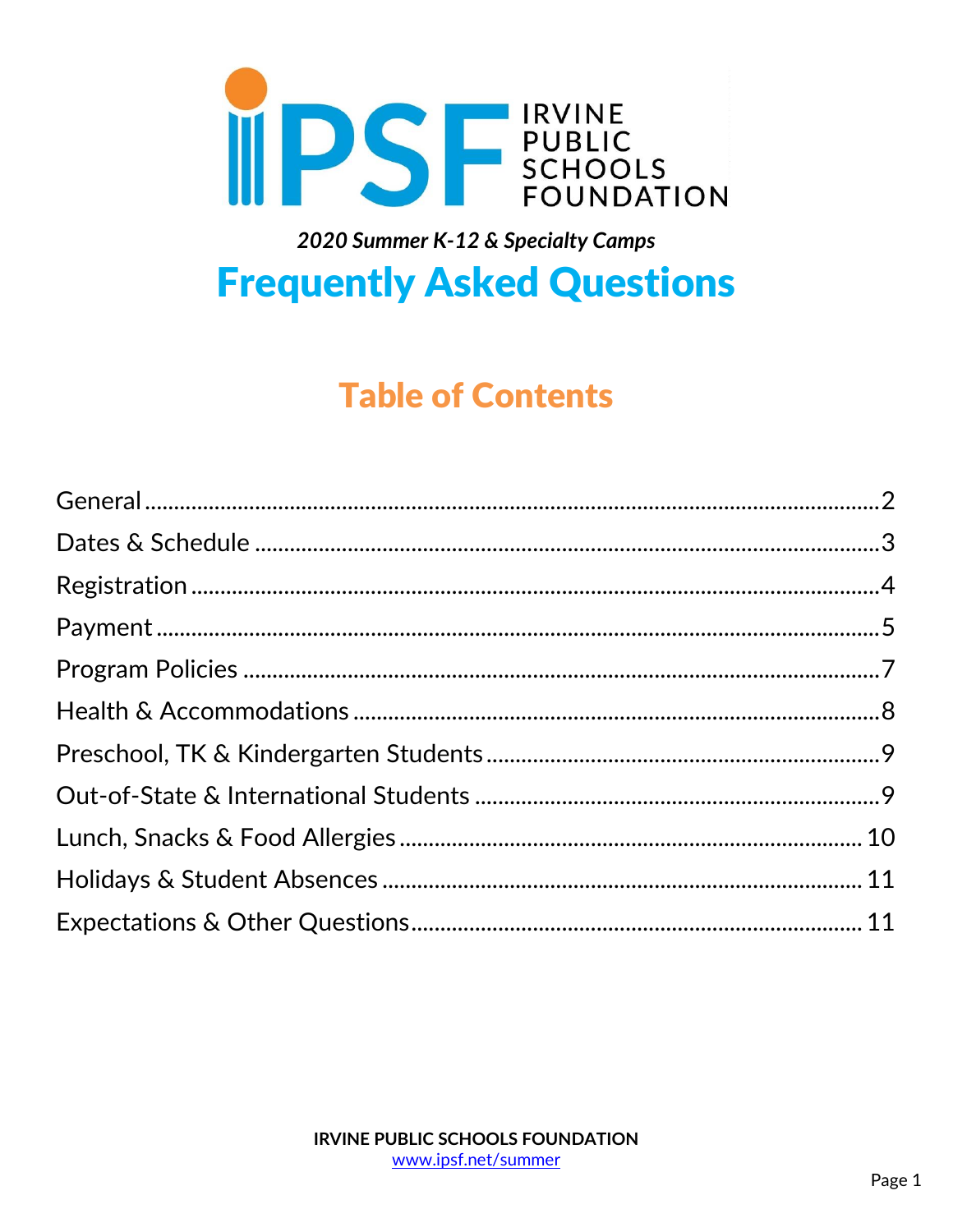# <span id="page-1-0"></span>**General**

## What is IPSF?

- Irvine Public Schools Foundation (IPSF) is a California non-profit 501(c)3 organization. Our mission is to enrich the educational experience of each child in every school. We achieve this by providing programs, raising funds, and uniting the community in support of educational excellence. We have a strong partnership with Irvine Unified School District and its schools, providing various programs for students. Summer K-12 is one of our largest programs that offered over 500 classes and served over 10,000 students in 2019.
- Where are you located?
	- Summer K-12 and Specialty Camps are held at various locations throughout Irvine. Please visit [www.ipsf.net/summer](http://www.ipsf.net/summer) for locations, schedule, and more information.
	- Our main office is located at 1 Post, Suite 250, Irvine, CA 92618.
- What classes do you offer?
	- We offer a variety of classes that include grade-level prep, technology, science, reading, writing, art, cooking, coding, math, engineering, sports, test prep (for high school students), and so much more. New and innovative classes are added each year to give your student the best experience!
	- You can browse our full list of classes online at [www.ipsf.net/summer](http://www.ipsf.net/summer) beginning in March.
- What sets your classes apart from other programs?
	- Our program was created to help students get a head start for the next school year, discover a new interest or passion, enhance their learning experience by filling in the summer learning gap, and reinforce concepts taught during the school year. Classes are collaborative, project-based, and designed to challenge students to discover new ways of thinking through problem solving and creativity.
	- Credentialed teachers develop curriculum, and classes are taught by IUSD teachers and IPSFapproved vendors.
	- Most classes are located on various IUSD campuses throughout Irvine for convenience.
	- Class times and program dates offer flexibility half-day and full-day schedules are available, and our one-week Specialty Camps are a great option for families with a limited window of time.
- What is the difference between the classes for the K-8 Academy at Cadence Park vs. the classes at other locations?
	- This program is designed to provide a more diverse and comprehensive summer alternative to traditional summer camps for a well-rounded summer experience. Students will explore a variety of grade appropriate academic skills (math, English language arts), interspersed with varied enrichment activities such as STEAM (science, technology, engineering, arts, and math), outdoor activities and games, life skills, and independent exploration. This program is perfect for students who can't decide on one class as they will rotate between different ones throughout the session.
	- Some nonacademic rotations will group students of different grade levels together, but most classes will be grouped as: grade K, grades 1-3, grades 4-5, and grades 6-8.
- Do classes with the same titles have the same content?
	- Unless otherwise stated, classes with the exact same titles offered in different sessions, locations, or times of the day will be identical. We recommend that students enroll in different classes to have a better experience with the program.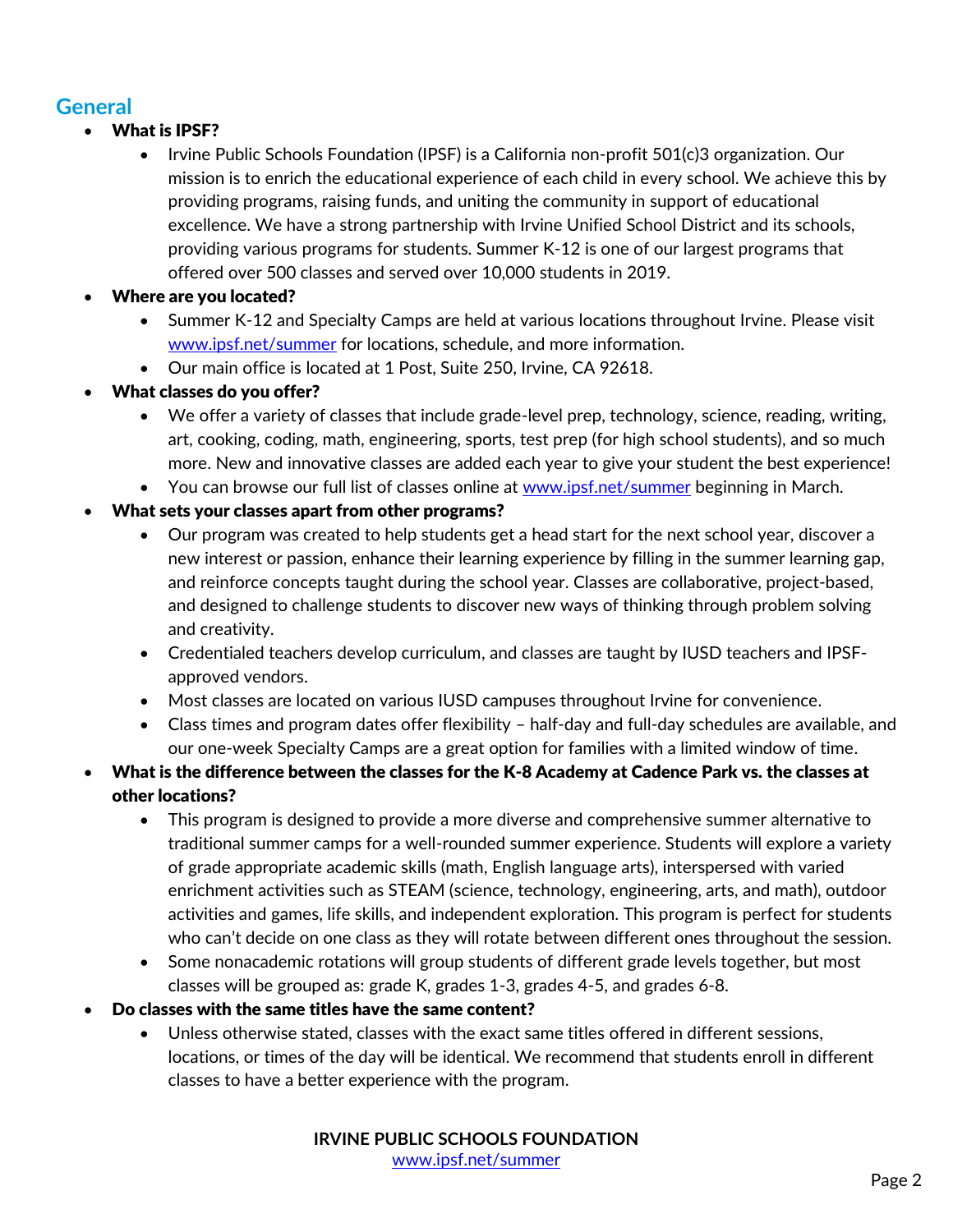#### Do you provide childcare before or after your program?

 No, but all of our school locations have an on-site childcare center. Please contact them directly to arrange care before or after our program if you are a current IUSD student.

## What is the capacity of your classes?

- Elementary school (K-6) classes capacities depend on grade level and can vary from 18-24 students.
- Middle school (7-8) classes capacities depend on content and can vary from 16-28 students.
- Other classes such as Oceans, musicals, and some music classes can typically accommodate anywhere from 20-60 students for elementary and middle school.
- High school (9-12) classes capacities depend on content and can vary from 20-30 students.
- IPSF employs one teacher per class and multiple instructional assistants who float around throughout the day to support larger classes. Many hands-on classes for elementary school such as art and science will have two teachers.

## Do you provide transportation to and from the locations?

 We do not provide transportation between student's homes and our locations. Transportation is provided for classes that have field trips and will be noted in the class description.

## Do you offer any overnight programs?

• No, we currently do not offer any overnight programs.

# <span id="page-2-0"></span>**Dates & Schedule**

- What are the dates of your program?
	- Elementary and Middle School (incoming grades K-8)
		- **Session A: Thursday, June 11 Tuesday, June 30**
		- Session B: Tuesday, July 7 Friday, July 24
	- High School (incoming grades 9-12)
		- **I** Irvine High School: Thursday, June 11 Thursday, July 23 (no classes July 3  $\&$  6)
		- Lakeside Middle School: Thursday, June 11 Friday, July 24 (no classes July 1-3 & 6)
	- Specialty Camps (incoming grades Pre-K-12)
		- Monday, June 15 Friday, August 14 (no class July 3)
- What is the daily schedule?
	- Schedules can vary depending on location. See below for details.

| <b>Elementary School Schedule - Grades K-6</b>                         |                                                         |  |  |  |
|------------------------------------------------------------------------|---------------------------------------------------------|--|--|--|
| Locations: Beacon Park, Brywood, Cypress Village, Eastwood & Oak Creek |                                                         |  |  |  |
| 8:50 a.m. - 9:00 a.m.                                                  | Student drop off                                        |  |  |  |
| 9:00 a.m. - 12:15 p.m.                                                 | Period 1 class*                                         |  |  |  |
| 12:15 p.m.                                                             | Student pick up (for students attending Period 1 only)  |  |  |  |
| 12:15 p.m. $-$ 12:45 p.m.                                              | Lunch & recess (for students attending a full day)      |  |  |  |
| 12:35 p.m. - 12:45 p.m.                                                | Student drop off (for students attending Period 2 only) |  |  |  |
| 12:45 p.m. - 4:00 p.m.                                                 | Period 2 class*                                         |  |  |  |
| $4:00$ p.m.                                                            | Student pick up                                         |  |  |  |

\*Includes 15-minute recess break (times will vary by grade level and location).

Please note: Students of all grade levels who are enrolled in only one period are not permitted to be on campus for lunch.

#### **IRVINE PUBLIC SCHOOLS FOUNDATION**

[www.ipsf.net/summer](http://www.ipsf.net/summer)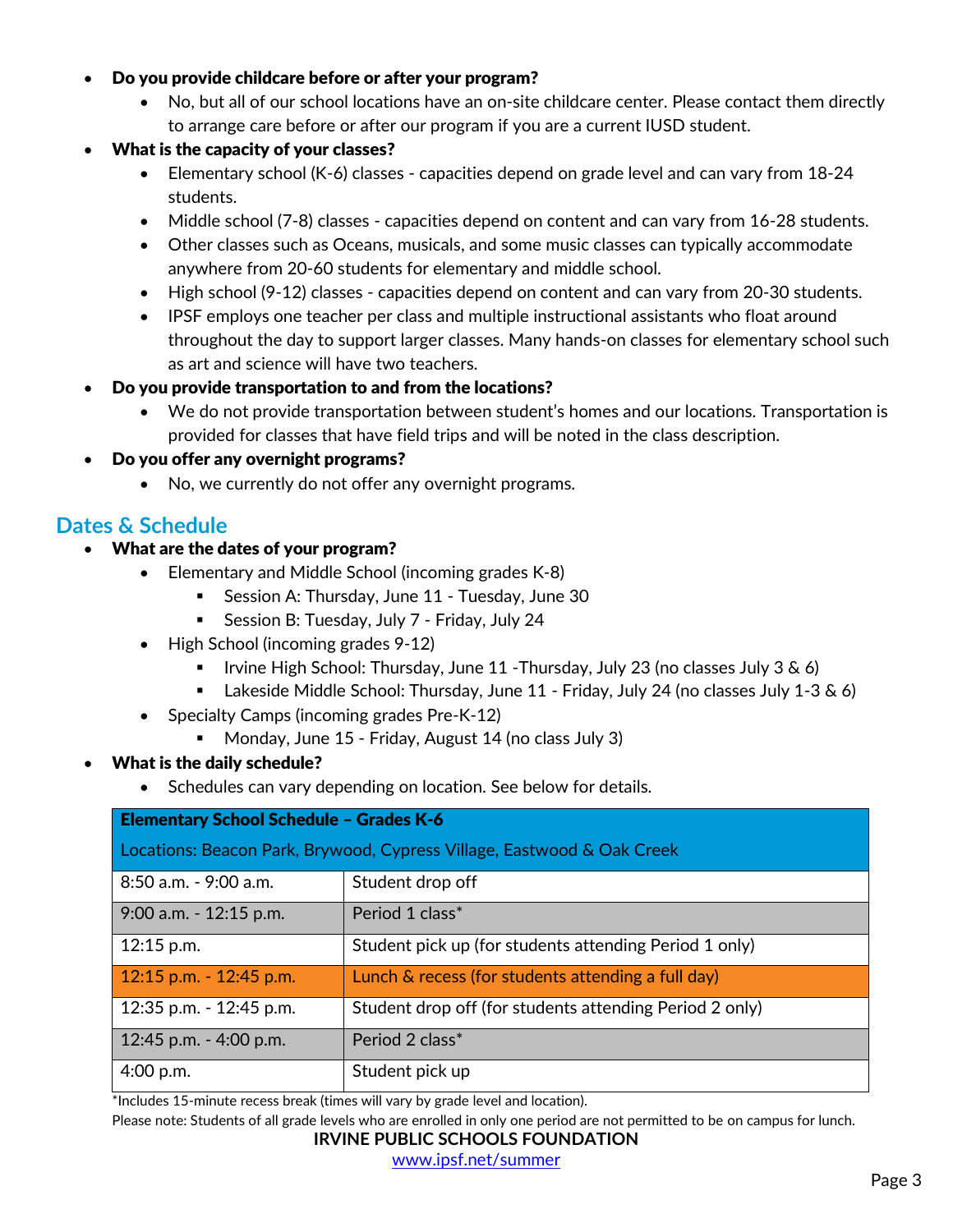| K-8 Academy Schedule - Grades K-8 |                                 |  |  |
|-----------------------------------|---------------------------------|--|--|
| <b>Location: Cadence Park</b>     |                                 |  |  |
| 8:50 a.m. - 9:00 a.m.             | Student drop off (all students) |  |  |
| 9:00 a.m. - 12:15 p.m.            | Class rotations*                |  |  |
| 12:15 p.m.                        | Kindergarten pick up only       |  |  |
| 12:15 p.m. - 12:45 p.m.           | Lunch & recess                  |  |  |
| 12:45 p.m. - 4:00 p.m.            | Class rotations*                |  |  |
| 4:00 p.m.                         | Student pick up (grades 1-8)    |  |  |

\*Includes 15-minute recess break (times will vary by grade level and location). Please note: Kindergarten students can only register for a Half Day.

| <b>Middle School Schedule - Grades 7-8</b> |                                                                                                                                                                    |  |  |  |
|--------------------------------------------|--------------------------------------------------------------------------------------------------------------------------------------------------------------------|--|--|--|
| Locations: Beacon Park, Lakeside & Rancho  |                                                                                                                                                                    |  |  |  |
| 8:50 a.m. - 9:00 a.m.                      | Student drop off                                                                                                                                                   |  |  |  |
| $9:00$ a.m. $-10:30$ a.m.                  | Period 1 class                                                                                                                                                     |  |  |  |
| 10:30 a.m. - 10:45 a.m.                    | Transition to Period 2/snack break<br>Student pick up (for students attending Period 1 only)<br>Student drop off (for students attending Periods 2 and beyond)     |  |  |  |
| 10:45 a.m. - 12:15 p.m.                    | Period 2 class                                                                                                                                                     |  |  |  |
| $12:15$ p.m.                               | Student pick up (for students not attending Periods 3 and 4)                                                                                                       |  |  |  |
| 12:15 p.m. - 12:45 p.m.                    | Lunch                                                                                                                                                              |  |  |  |
| 12:35 p.m. - 12:45 p.m.                    | Student drop off (for students attending Period 3 and beyond)                                                                                                      |  |  |  |
| 12:45 p.m. $-$ 2:15 p.m.                   | Period 3 class                                                                                                                                                     |  |  |  |
| $2:15$ p.m. $-2:30$ p.m.                   | Student pick up (for students not attending Period $4$ )*<br>Student drop off (for students attending Period 4 only)*<br>Transition to Period 4 (Beacon Park only) |  |  |  |
| 2:30 p.m. - 4:00 p.m.                      | Period 4 class*                                                                                                                                                    |  |  |  |
| 4:00 p.m.                                  | Student pick up (for students attending Period $4$ )*                                                                                                              |  |  |  |

<span id="page-3-0"></span>\*Period 4 only available at Beacon Park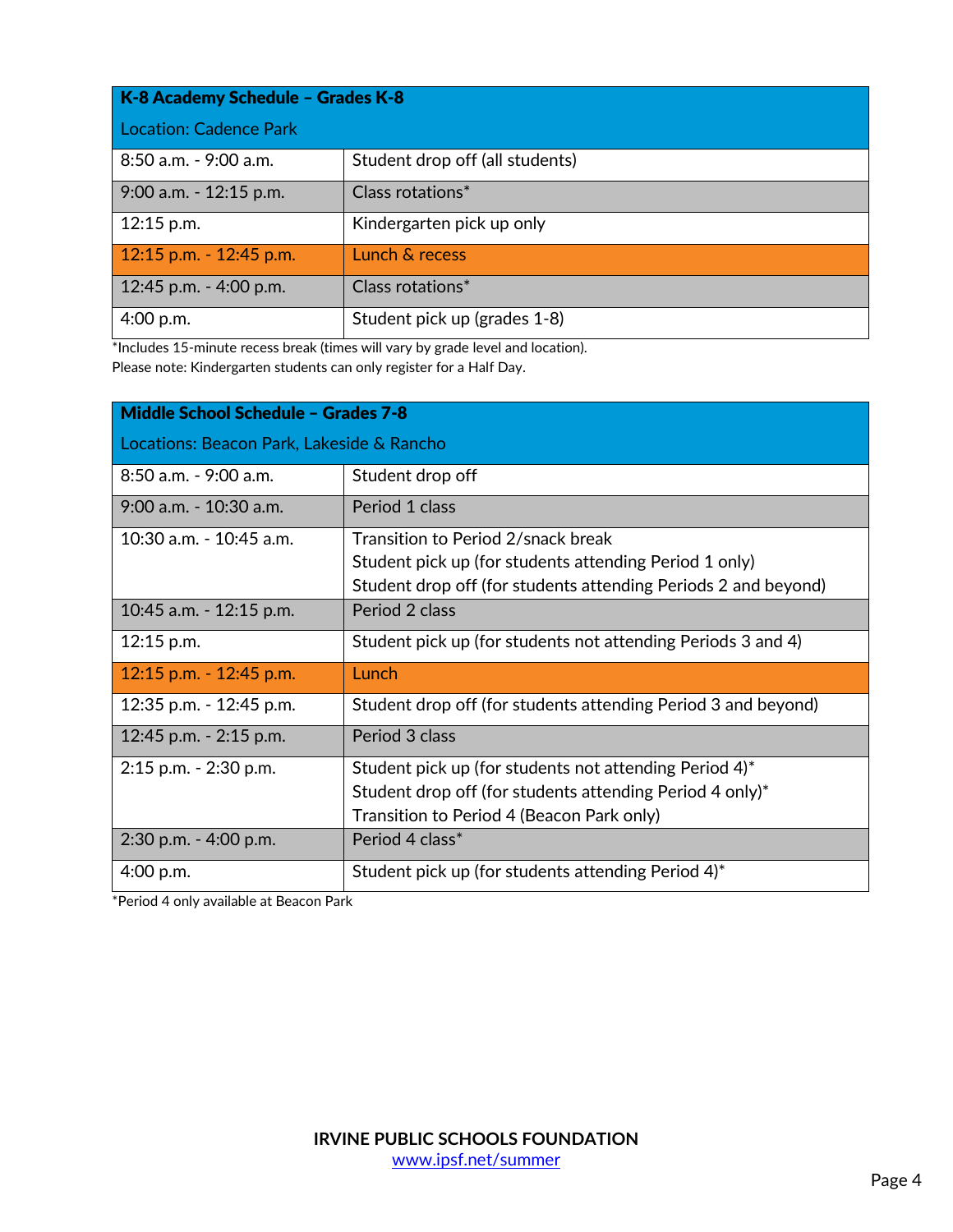| High School Schedule - Grades 9-12                     |                |  |  |  |
|--------------------------------------------------------|----------------|--|--|--|
| Locations: Irvine High School & Lakeside Middle School |                |  |  |  |
| Irvine High School                                     |                |  |  |  |
| 7:30 a.m. - 9:45 a.m.                                  | Period 1 class |  |  |  |
| 10:00 a.m. - 12:15 p.m.                                | Period 2 class |  |  |  |
| Lakeside Middle School                                 |                |  |  |  |
| 12:45 p.m. - 2:45 p.m.                                 | Period 3 class |  |  |  |

#### What are the drop off and pick up procedures?

- Students can be dropped off no more than 10 minutes before classes begin. Staff will be outside directing traffic and students to their classrooms at all elementary and middle school locations.
- Once class is dismissed, students can be picked up at the designated pick up location. More information on drop off and pick up procedures will be emailed approximately one week prior to the start of each session.
- For elementary students participating in a full-day program, teachers will walk those students to the lunch area where students can pick up their pre-purchased lunch from Cater Tots, or enjoy their packed lunch. After lunch, students will line up according to their next class and their teacher will escort them to their assigned classroom.

## **Registration**

### How can I register my student?

- 1. Log in or create an account by selecting "Create/Update Account" on [www.ipsf.net/summer](http://www.ipsf.net/summer)
- 2. Update your student's profile information with special attention to current grade level, emergency contact information, phone number, and t-shirt size
- 3. Select program, session, and school location to browse available classes
- 4. Click "add to cart" to select a class and proceed to payment page
- 5. You will receive a confirmation email once payment has been processed

#### To register for Galileo Camps or The Young Americans, please visit their website directly:

- Galileo Camps <http://www.galileo-camps.com/ipsf>
- The Young Americans [www.youngamericans.org/summercamps](http://www.youngamericans.org/summercamps)
- When can I register?
	- Registration opens Monday, March 16, 2020.
	- Last day to register:
		- K-8 Session A & High School: Wednesday, May 27, 2020
		- K-8 Session B: Wednesday, June 24, 2020
		- **Specialty Camps: Wednesday, July 15, 2020**
		- Galileo Camps and The Young Americans: Please visit their websites directly (listed above) for information about their summer camp deadlines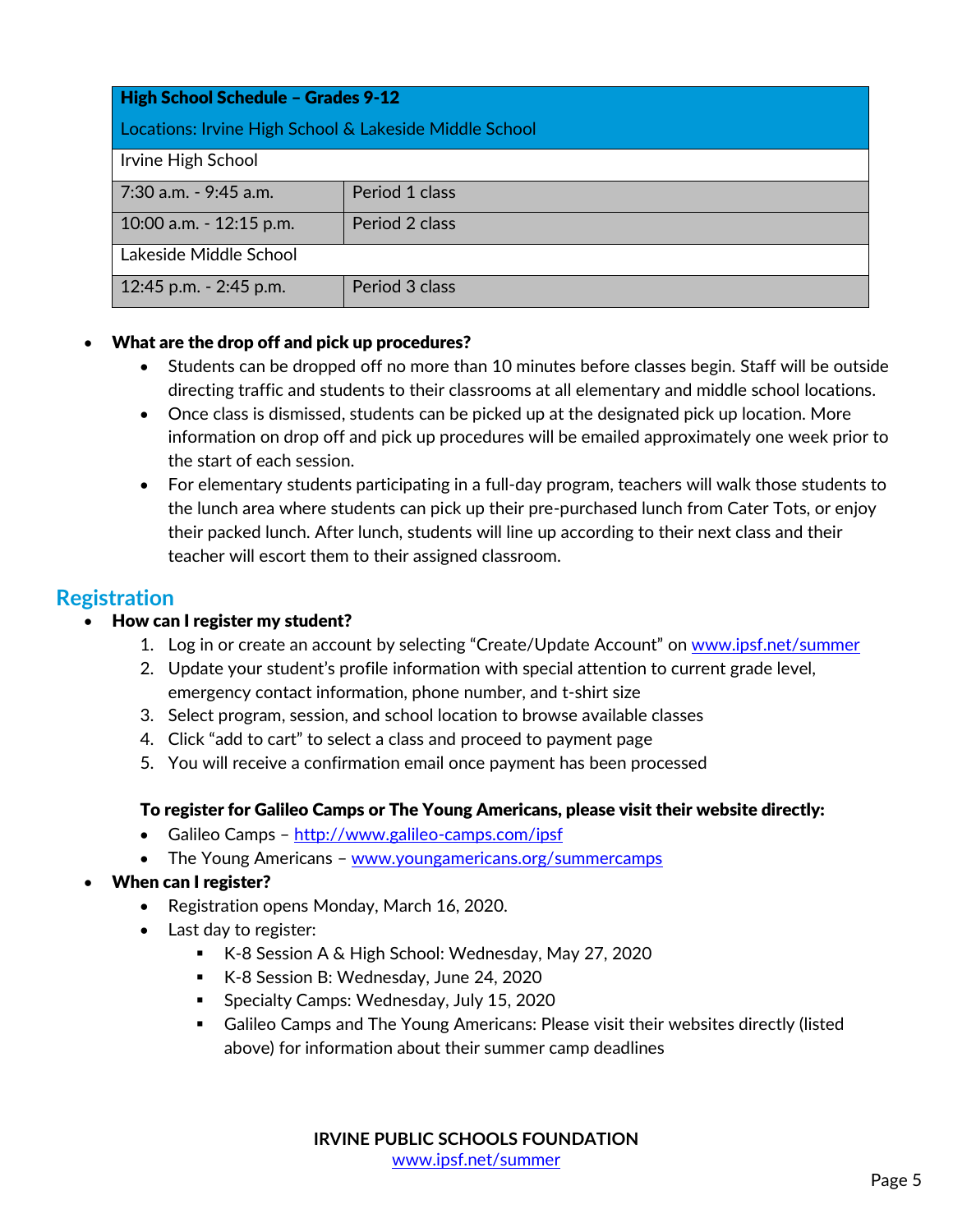#### I need to update my profile. How can I do that?

- You can update your student and parent profiles by selecting "Create/Update Account" on [www.ipsf.net/summer.](http://www.ipsf.net/summer) Be sure you have the most current contact information in your profile so that we can reach you in case of emergency. You should also update your student's current grade level, school, t-shirt size, insurance, and any important medical notes.
- I am having trouble logging into my account or with my student profiles. Who can help me?
	- For assistance with your account:
		- Email your issue to [ipsfacademy@ipsf.net](mailto:ipsfacademy@ipsf.net) along with any important account information like the primary parent name/contact, student name, etc.
		- Call our Programs line (949) 812-7225 for assistance over the phone.
- How do I know if a class is open for enrollment?
	- All classes that are open for enrollment are listed as an option on the registration page and full classes will be noted as (FULL) in the class title. You will need to log into your account, click on "register for classes," and select the student's name, program, and school location to see what is available.

The class I want is full. Do you have a waitlist?

- Classes that reach capacity during the enrollment period will have a waitlist. During the registration process, select the class you would like to enroll in and confirm that you would like to be added to the waitlist. If an opening becomes available, you will be notified via email and given a limited amount of time to enroll online. If you do not respond, or do not enroll by the given deadline, you will be removed from the waitlist.
- If you do not see the option to add your student to the waitlist of a full class, then the waitlist has reached capacity and is closed. Each student can be on a maximum of 5 waitlists each summer.
- Please note that adding a student to the waitlist does not guarantee enrollment. It is recommended to enroll in your second choice class as we will offer a class change if a spot becomes available.

## <span id="page-5-0"></span>**Payment**

- What is the price for your classes?
	- Classes are priced according to content, supplies, and age groups and can range from \$200-\$500 for most classes. Pricing is one of the lowest in the county at approximately \$8 per hour!
	- You can view prices by browsing our classes online at [www.ipsf.net/summer](http://www.ipsf.net/summer) or in our catalog.
- Can I make payments rather than paying all fees at once?
	- All classes must be paid for in full at the time of registration. We do not offer payment plans.
- Do you offer scholarships or discounts?
	- Scholarships are available for students residing in Orange County with limited financial means. A scholarship form with more information on requirements and how to apply can be found under "Important Documents" on [www.ipsf.net/summer.](http://www.ipsf.net/summer) Applications for any session must be received 5:00 p.m. on Friday, April 24 to be considered.
	- We do not offer sibling discounts.
- Which forms of payment are accepted?
	- We accept U.S.-issued Visa, Mastercard, and Discover credit/debit cards. Registration is only processed online and we are unable to accept cash or check payments.

**IRVINE PUBLIC SCHOOLS FOUNDATION** [www.ipsf.net/summer](http://www.ipsf.net/summer)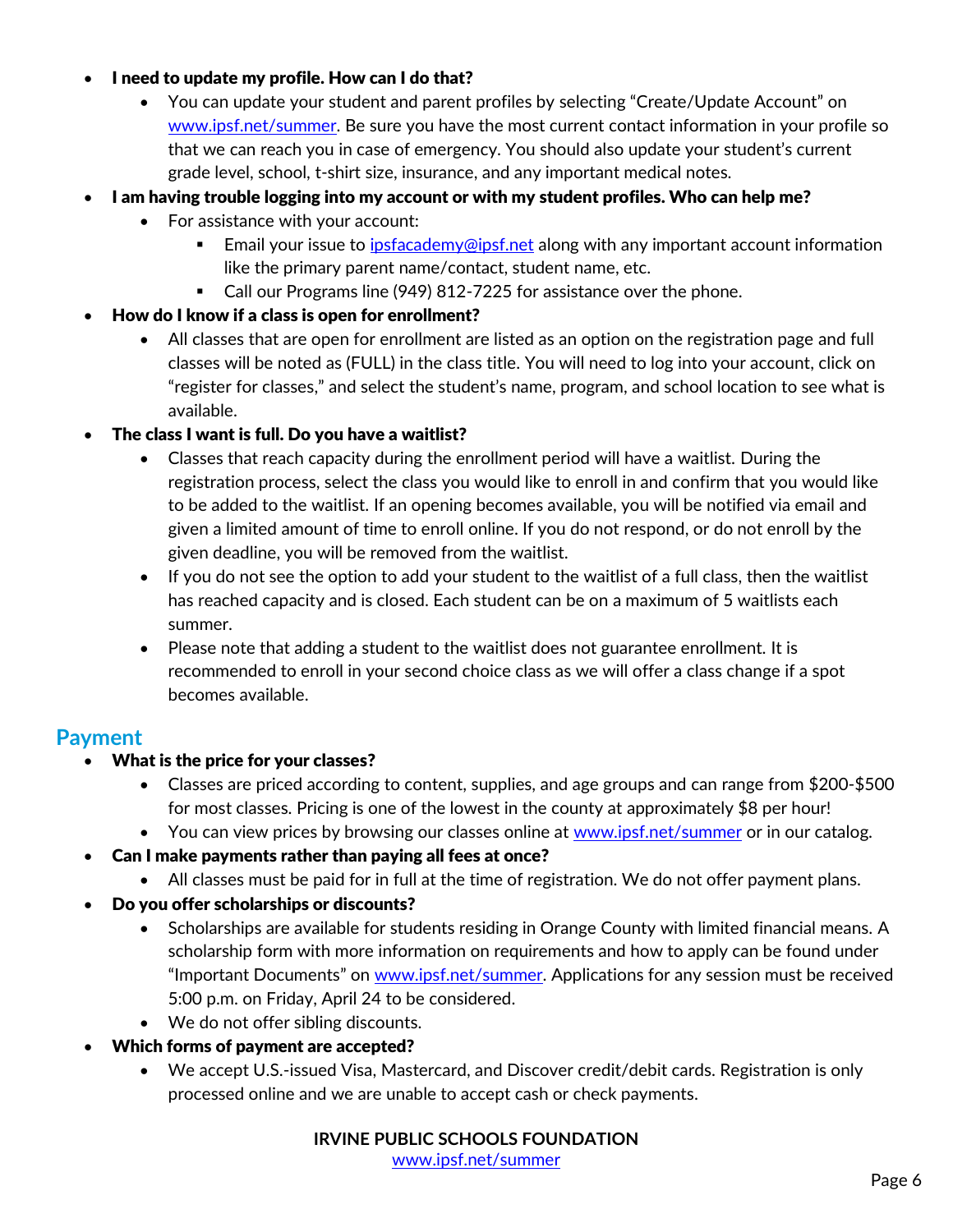#### Flexible Spending Accounts

- Receipts for all classes taken are available only after the completion of the program. Please email the parent's name, student's name, address, daytime phone number, location, and classes attended to ipsfacademy@ipsf.net to request a receipt.
- Receipts are provided for informational purposes only. IPSF does not provide tax, legal, or accounting advice and makes no representations regarding the deductibility of FSA eligibility of any program related expenses. Please consult your individual tax adviser to determine how much of your payment, if any, is deductible and/or FSA eligible.
- What is your Tax ID number?
	- 33-0733191

## <span id="page-6-0"></span>**Program Policies**

- What is your refund policy?
	- We understand that summer plans can change so we have a tiered refund policy to accommodate as many families as possible. Here are the deadlines:
		- May 22, 2020 last day for a refund (minus \$35 program processing fee) for all sessions
		- May 27, 2020 last day for 50% refund for Session A and High School
		- June 24, 2020 last day for a 50% refund for Session B
		- July 15, 2020 last day for a 50% refund for Specialty Camps (excludes Galileo Camps and The Young Americans)
	- Any registration fees paid at the time of registration are non-refundable.
	- A refund form can be found under "Important Documents" on [www.ipsf.net/summer.](http://www.ipsf.net/summer)
	- There are no refunds for outdoor classes that experience poor weather conditions or for students removed from the program due to behavioral issues.
- The refund deadline has passed and my student can no longer attend. Can I still get a refund?
	- You can make a class change or change sessions to better accommodate your schedule. However, we do not issue refunds after deadlines have passed.
- Can I transfer my student's enrollment to another student?
	- No, we cannot transfer credit or classes between students.
- Can we receive a credit to use next summer or for another IPSF program?
	- No, credits cannot be issued for future IPSF classes.
- How can I make a class change?
	- A class change form can be found under "Important Documents" on [www.ipsf.net/summer.](http://www.ipsf.net/summer)
	- Fill out the class change form with all of the details requested and once submitted, you should receive an email copy of your request. While we will try to accommodate all requests, class changes are not guaranteed.
	- Please allow up to three business days for your request to be processed. We will email you once the change is complete. Please note that if the new class you requested is full, we will contact you for an alternative class.
- Is there a fee for making a class change?
	- No, but if you change to a higher priced class, you are responsible for paying the difference in price.
- What are the eligible ages for your program?
	- Please consult the grade level placement guide on the next page.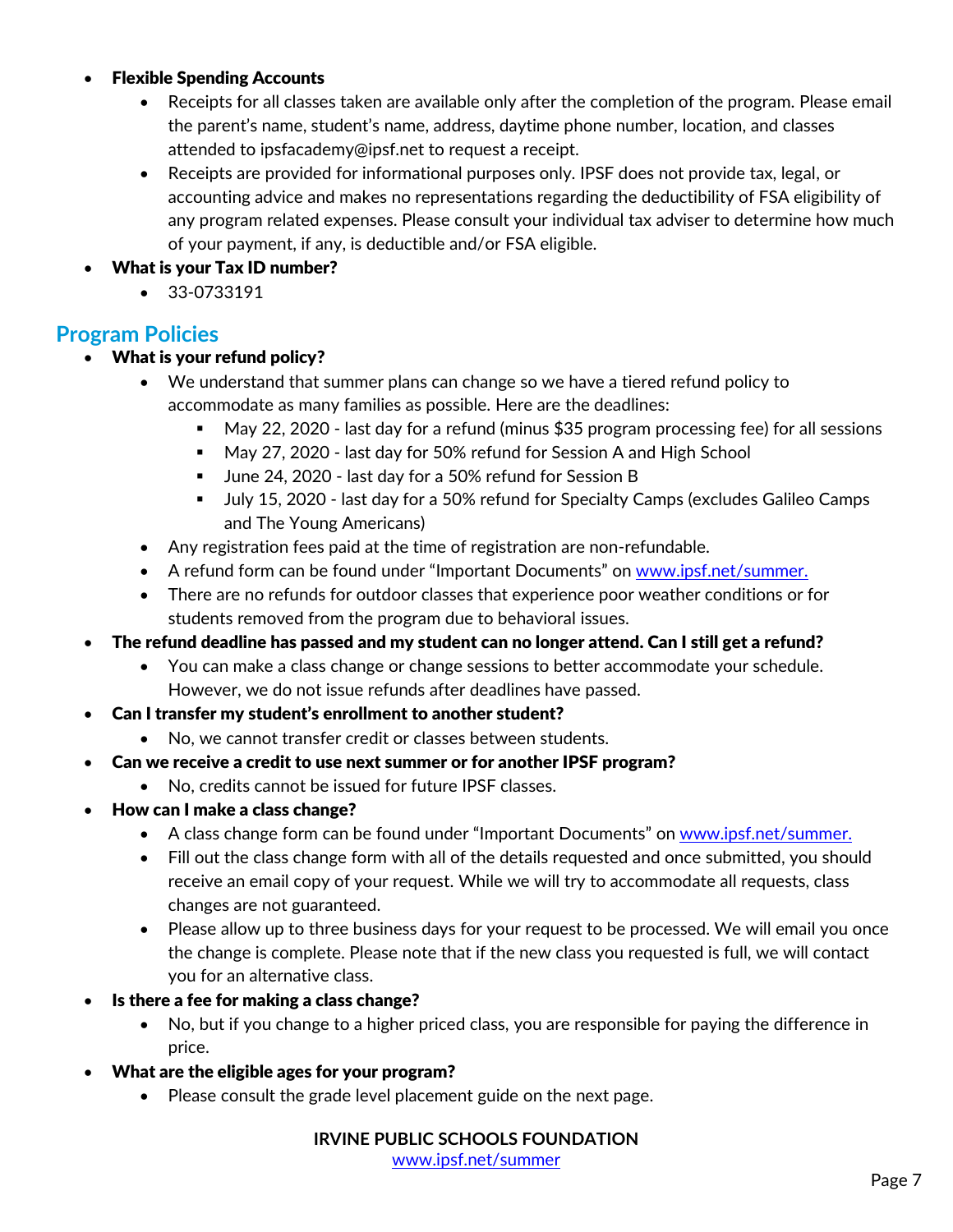| <b>Birthdate Criteria</b>  | <b>Grade Level in Fall 2020</b> | <b>Summer Grade Level</b> |
|----------------------------|---------------------------------|---------------------------|
| <b>Born in 2015</b>        | Pre-K or TK                     | Camp Galileo only*        |
| 09/02/14 - 9/01/15         | Kindergarten                    | Kindergarten              |
| 09/02/13 - 09/01/14        |                                 |                           |
| 09/02/12 - 09/01/13        | 2                               | 2                         |
| 09/02/11 - 09/01/12        | 3                               | 3                         |
| 10/02/10 - 09/01/11        | 4                               | 4                         |
| 11/02/09 - 10/01/10        | 5                               | 5                         |
| 12/03/08 - 11/01/09        | 6                               | 6                         |
| 12/03/07 - 12/02/08        |                                 | 7                         |
| 12/03/06 - 12/02/07        | 8                               | 8                         |
| Born on or before 12/02/06 | $9 - 12$                        | $9 - 12$                  |

\*Contact Galileo Camps for questions on birthday criteria.

- To develop classes suitable for a particular age and academic range, we specify grade levels for each class. Grade level placements indicated above refer to your student's grade in the fall of 2020 with their corresponding summer grade assignment. You may not register your student in a class outside of his/her upcoming grade level. Students enrolled in an incorrect class will be removed from the program without an option for a refund. No exceptions.
- My student is advanced/behind for their grade. Can I enroll them in a different grade for summer?
	- Our classes are designed to group similar ages and levels together and all classes are for enrichment only. We do not allow students to register out of their appropriate grade/age level in order to maintain a positive learning environment.
	- Students enrolled in an incorrect class will result in being dropped from the class and will not receive a refund.
- Does IPSF ever have to cancel classes?
	- To keep fees as low as possible, a minimum number of students must enroll for each class. If the minimum is not met, a class will be cancelled. Class locations may also change to an alternate location. If either occurs, you will be contacted and have the opportunity to enroll in an open alternative class or receive a full refund.

## <span id="page-7-0"></span>**Health & Accommodations**

- My student has a health condition. How can I communicate this information to staff?
	- If your student requires medication or has any medical conditions that IPSF staff need to be aware of, please note this information in the "Critical Notes" section of your student's profile. You will be contacted via email prior to the start of the program if any documentation or further information is needed.
- Who will administer any required medication to my student?
	- The clerk will handle all medication for students who need them. Please make sure this information is noted in the "Critical Notes" section of your student's profile. Documentation will be emailed to you to ensure all medications are administered properly.
- Does IPSF work with my student's IEP or 504 goals?
	- We do not work towards IEP or 504 goals, but are committed to serving students with disabilities. IPSF staff will work collaboratively with parents to determine reasonable

**IRVINE PUBLIC SCHOOLS FOUNDATION** [www.ipsf.net/summer](http://www.ipsf.net/summer)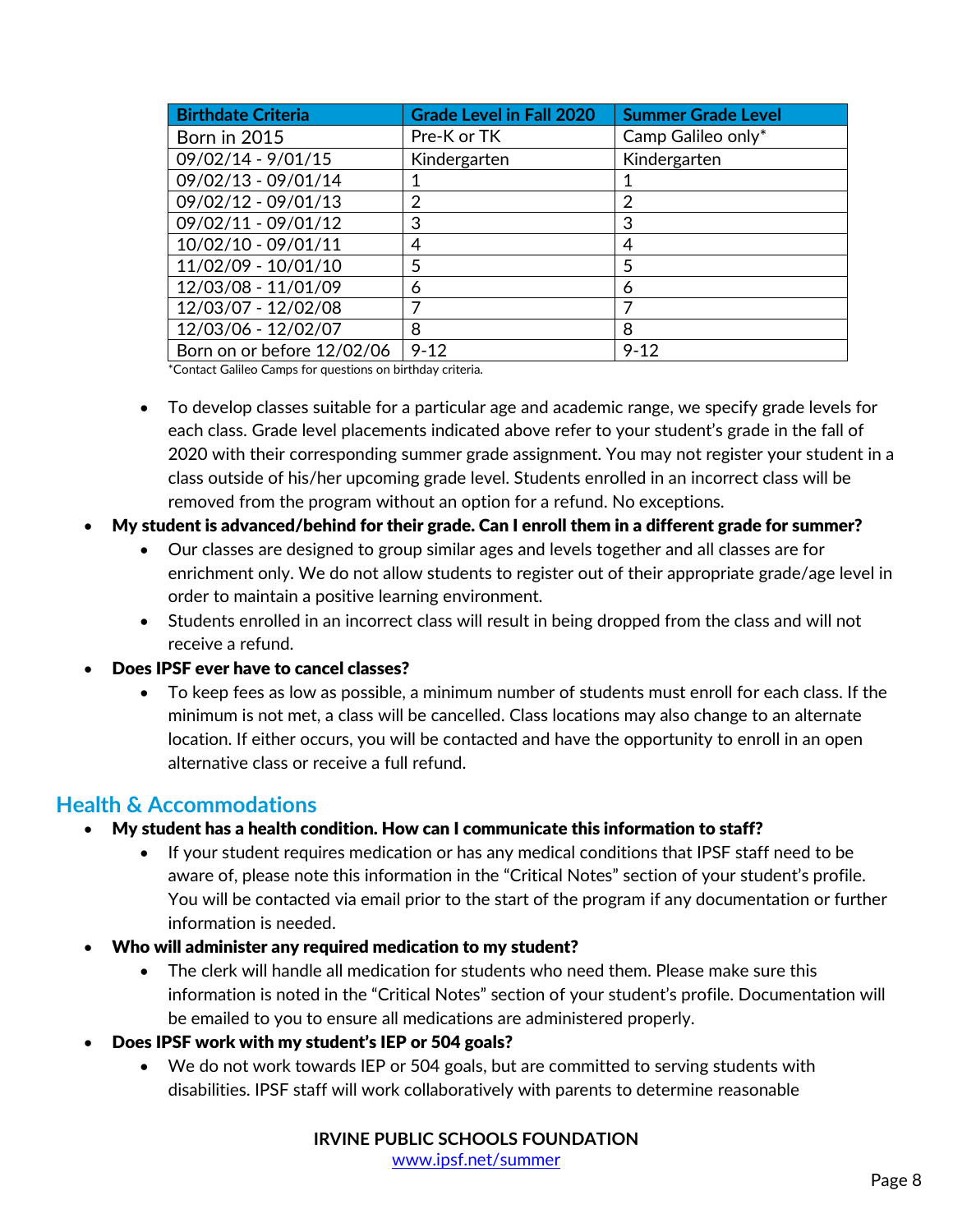accommodations. Please note any details under the "Critical Notes" section of your student's profile and someone from IPSF will be in contact prior to your student's first session.

- My student is sick. Should I still send them to class?
	- No. To ensure a healthy environment for all students and staff, students must be in good health for the duration of the program. Students who exhibit symptoms of illness will be sent home.

# <span id="page-8-0"></span>**Preschool, TK & Kindergarten Students**

- My student is entering preschool or TK in the fall, can they take your kindergarten classes?
	- Our kindergarten classes are designed for students entering kindergarten for the 2020-2021 school year. We have Specialty Camps available for Pre-K and TK students through our partnership with Camp Galileo.
		- Camp Galileo: [www.galileo-camps.com/ipsf](http://www.galileo-camps.com/ipsf)
	- There are age requirements for all summer programs. Please see page 8 of this document. Students enrolled in an incorrect class will result in being dropped from the class and will not receive a refund.
- How does my kindergartener know where their classes are?
	- Parents are responsible for walking their student to their classroom each morning to ensure the student is in the correct classroom.
	- All elementary students will receive a nametag on the first day of each session that lists their grade level and schedule. This will be used by staff to ensure all students are in the right place and will help during the transitions between periods and recess.

# <span id="page-8-1"></span>**Out-of-State & International Students**

- Can out-of-state and international students participate in the program?
	- Students who fit our age and grade requirements may attend, no matter where they live.
- Are there any additional fees for out-of-state and international students?
	- A non-refundable registration fee is assessed at the time of registration for out-of-state and international students. For most elementary and high school classes, there is a \$100 per class fee. For most middle school classes, there is a \$50 per class fee.
- My student has a limited understanding of English. Can they participate in the program?
	- In order to maintain safety and create a positive experience, all students should have a basic understanding of English. It is recommended that students enroll in our English Immersion classes if they are learning English. Please contact us for other class recommendations.
	- You can note their English proficiency levels on their profile.
- Do you require documentation to register?
	- You may be asked to submit additional student verification documentation after the registration process is complete. More information will be emailed to you if anything is needed.
- Do you provide housing for out-of-state and international students/families?
	- No, we do not provide housing for students and families in our program.
- Do you assist with the visa process?
	- No, we do not assist with the visa process.
- Do you accept international credit cards when registering?
	- No, we accept U.S.-issued Visa, MasterCard, and Discover credit/debit cards only.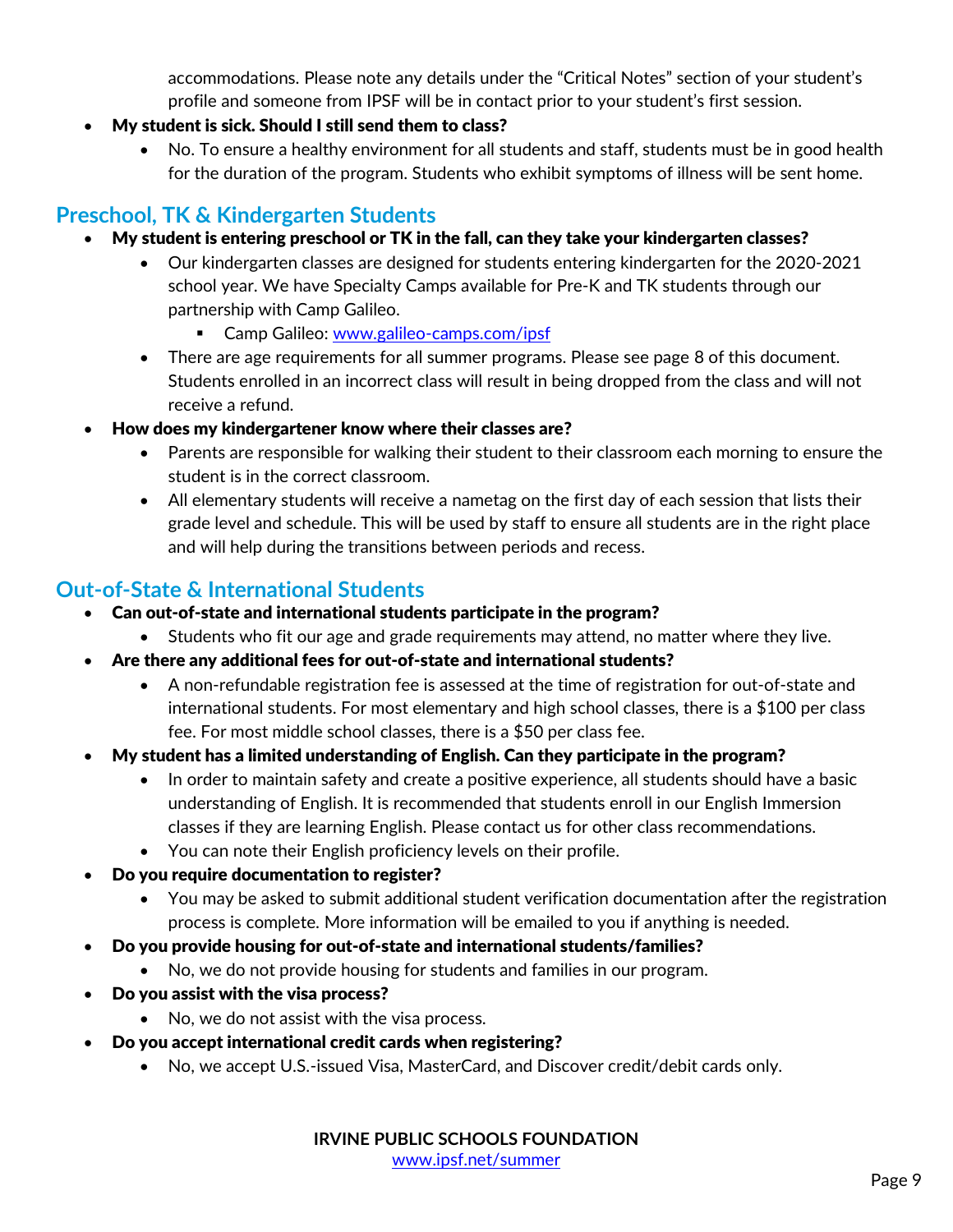Do you work with any agencies so international student groups can participate in IPSF summer programs?

- No, we do not work with any outside groups or agencies who bring international students to Irvine. Agencies are not permitted to register on behalf of a family as all students must be registered by their parent/guardian.
- IPSF does not reserve space for these groups as registration for all students is on a first come, first served basis.

# <span id="page-9-0"></span>**Lunch, Snacks & Food Allergies**

- Do you provide lunches and snacks?
	- Lunch is available for purchase through our lunch partner, Cater Tots, for elementary students attending a full day only (for 2020, lunch will be available for purchase for full-day middle school students attending Beacon Park and Cadence Park only). If you do not wish to purchase, please pack a lunch each day.
	- All students need to bring water and a snack from home to enjoy during break.
- How do I purchase lunch through Cater Tots?
	- For information on how to order, please visit Cater Tots directly: <https://catertots.com/announcements/>
	- All orders must be placed and paid for by the below dates. Visa and MasterCard accepted online.
		- Session A: Sunday, June 14 at 9:00 a.m.
		- Session B: Friday, July 10 at 9:00 a.m.
	- You will need a school code to ensure your lunch is delivered to the correct location. School codes will be available prior to registration for:
		- Beacon Park IPSF981
		- Brywood IPSF220
		- Cadence Park IPSF201
- Cypress Village IPSF985
- Eastwood IPSF205
- Oak Creek IPSF207
- No emergency or same day lunches are available through Cater Tots. Lunches will not be available for purchase in person.

## What is included in a Cater Tots lunch?

- All meals come with your choice of an entrée, two sides, and a drink.
- Meals can be customized to your student's preferences.
- While all lunches are prepared in a peanut-free environment, Cater Tots Too and IPSF cannot guarantee food is peanut-free. We are unable to accommodate any food allergies or special orders at this time. For any food-related questions, please contact Cater Tots Too at 714.751.8500.
- What is the cost of lunch?
	- Junior (ideal for smaller appetites, or grades K-3) \$7.15 per meal
	- Regular (ideal for average appetites, or grades 3-5) \$8.05 per meal
	- Super (ideal for larger appetites, or grades 5-8) \$8.70 per meal
- Are your locations nut-free?
	- We encourage families to pack nut-free items and do our best to accommodate nut allergies in our classrooms by providing antibacterial wipes for those with severe allergies. We cannot guarantee all locations will be nut-free.
	- If your student has a severe allergy, please make sure to include details and any medications required in the "Critical Notes" section of their profile o[n www.ipsf.net/summer.](http://www.ipsf.net/summer)

#### **IRVINE PUBLIC SCHOOLS FOUNDATION**

[www.ipsf.net/summer](http://www.ipsf.net/summer)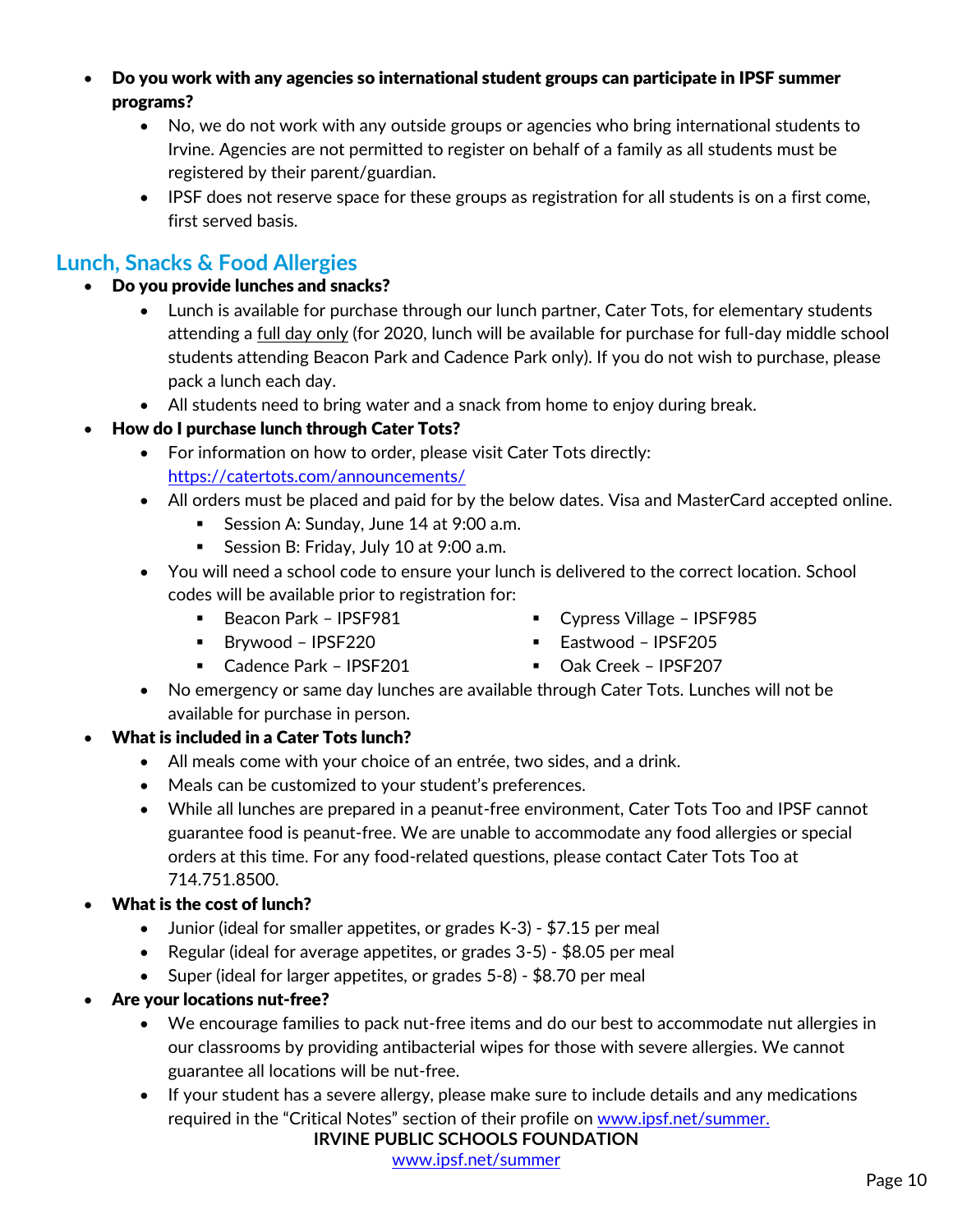# <span id="page-10-0"></span>**Holidays & Student Absences**

- What is your attendance policy?
	- Students are encouraged to arrive on time and attend all classes. IPSF understands that illness or other activities arise during summer and students may be absent. Please report any absences directly to your school. For any extended vacations or absences, please include this information in the "General Notes" section of your student's profile.
	- Students will not be dropped from their classes for absences.
	- Students who exhibit symptoms of illness will be sent home.
	- Classes will not be prorated based on attendance.
- Is there class on Independence Day?
	- All of our locations are closed July 3 in observation of the Independence Day holiday. Please see specific dates each program is in session.

## <span id="page-10-1"></span>**Expectations & Other Questions**

- What can I expect from your classes and camps?
	- Summer Classes and Specialty Camps are designed to offer a variety of classes for your student to receive an enriching educational experience during the summer. This means that no homework, tests, grades, or school credit will be given. On occasion, a teacher will require a take home project or additional outside research for a specific project they are working on in class. Teachers will communicate class specific curriculum and can be reached via email with questions during the course of the program.
- What are the behavior expectations of students in the program?
	- In order to maintain a safe, fun, and enriching environment, all students, parents/guardians, and IPSF staff are expected to behave in a respectful manner that promotes the safety and wellbeing of themselves and others. Inappropriate behavior includes, but is not limited to: foul language, hurting, teasing, threatening, tattling, name-calling, discussing mature subject matter, negative attitude, back talking to staff, not cooperating or participating, not listening or following directions, fighting, littering, stealing, and being in possession of weapons, alcohol, and/or drugs.
	- In cases when this is not followed, the child (or children) may be removed from the program and will not be entitled to a class refund of any kind.
- When will I be notified of my student's classroom and teacher assignment?
	- Classroom assignments, parking information, teacher information, etc. will be sent via email approximately one week before the start of each program. This information will also be posted under each location on [www.ipsf.net/summer.](http://www.ipsf.net/summer) Please check the website before calling.
- How does staff know who my student is and what their classes are?
	- All elementary students will receive a nametag on the first day of each session that lists their grade level and schedule. This will be used by staff to ensure all students are in the right place and will help during the transition between periods, recess, and lunch.
- What does my student need to bring?
	- Our teachers provide supplies such as pencils and paper but your student is welcome to bring any school-related basic supplies if they prefer. A backpack could also be helpful for carrying lunch/snacks and completed projects. Please make sure that any and all items are labeled with your student's name.

**IRVINE PUBLIC SCHOOLS FOUNDATION** [www.ipsf.net/summer](http://www.ipsf.net/summer)